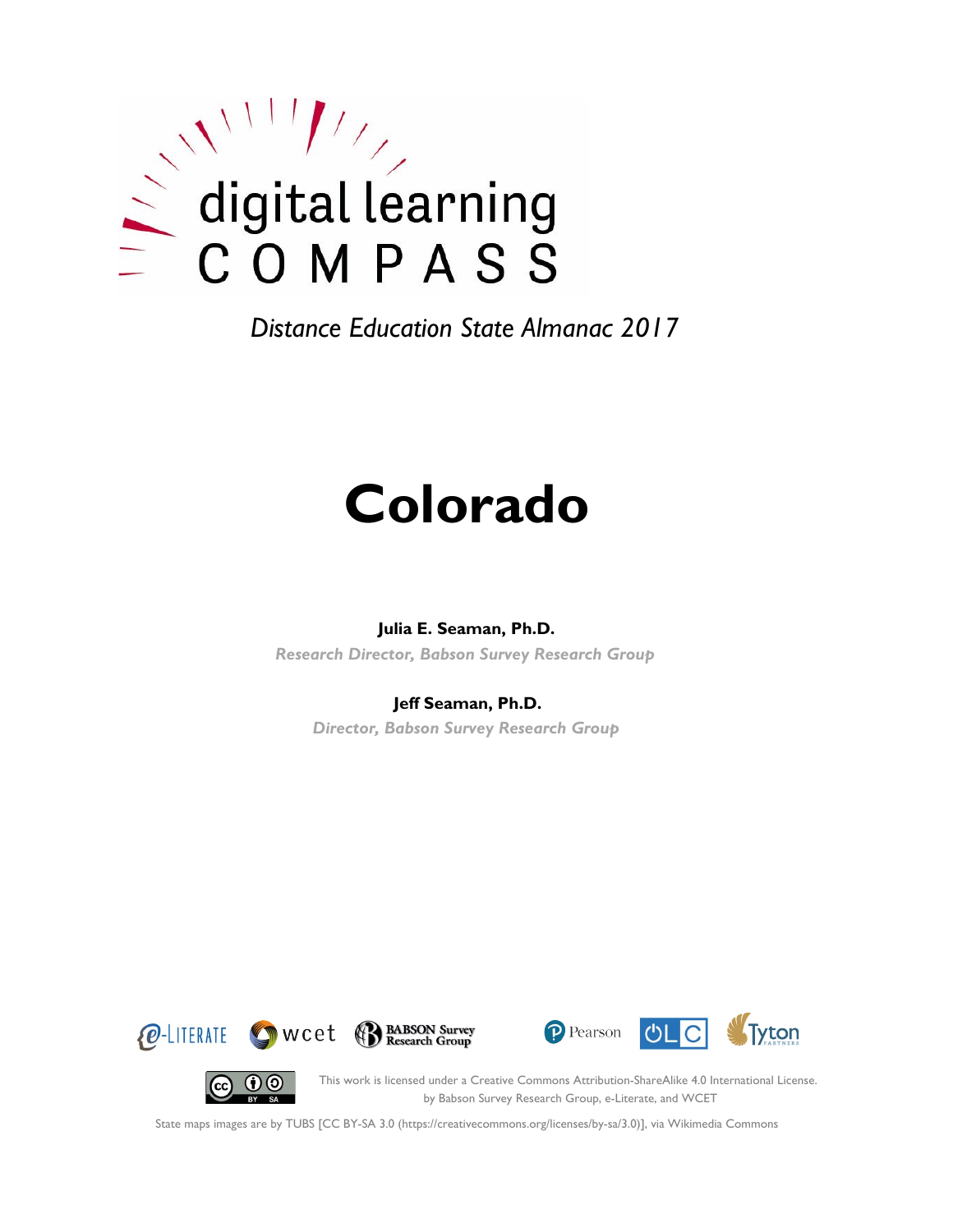| Colorado                      |              |          |  |
|-------------------------------|--------------|----------|--|
|                               | <b>State</b> | $%$ of   |  |
|                               |              | National |  |
| Population                    | 5,540,545    | 1.7%     |  |
| 18-55 Population              | 2,714,867    | 1.8%     |  |
| <b>Number of Institutions</b> | 91           | 1.9%     |  |
|                               |              |          |  |

 Colorado has 91 degree-granting higher education institutions, which represent 1.9% of all such institutions in the United States. These institutions enrolled a total of 352,209 students as of fall 2015 (293,587 of which are studying at the undergraduate level and 58,622 at the graduate level). The fall 2015 figure is a decrease of 11,353 students (or -3.1%) from the number enrolled in the fall of 2012.

 Among the total student body, 114,448 (90,004 undergraduates and 24,444 graduate students) were taking at least one course at a distance. This is 32.5% of the enrolled student body, which is higher than the national average rate of 29.7%. The number of students taking distance education courses in the state increased by 6,460 (or 6.0%) between fall 2012 and fall 2015. This is lower than the national level of growth of 11.0%.

 73,745 students in Colorado are taking all of their courses at a distance, made up of 53,636 undergraduates and 20,109 graduates. This represents 20.9% of all students enrolled in the state, a rate that is higher than the national average of 14.3%. A total of 29,078 (or 39.4% of these exclusively online students) live in Colorado, the remainder come from outside of the state. This rate is lower than the national in-state average of 55.1%.

 The number of students that take any of their courses on campus, including those who take all of their courses on campus and those who take a mix of on-campus and distance courses, is 278,464, or 79.1% of the total student enrollment in Colorado. This number represents a decrease in proportion on campus from the four years prior (80.0% from 290,835 students in 2012). The -0.9% rate is a smaller change than the national 1.7% decrease.

|                    |                        | <b>Total</b> |                        | Undergraduate |                        | <b>Graduate</b> |                        |
|--------------------|------------------------|--------------|------------------------|---------------|------------------------|-----------------|------------------------|
|                    |                        | All Students | Any<br><b>Distance</b> | All Students  | Any<br><b>Distance</b> | All Students    | Any<br><b>Distance</b> |
|                    | <b>Total</b>           | 352,209      | 4,448                  | 293,587       | 90.004                 | 58,622          | 24,444                 |
|                    | Private for-profit     | 46,869       | 34,957                 | 36,965        | 26,572                 | 9.904           | 8,385                  |
| Control            | Private not-for-profit | 35,401       | 10,331                 | 22,636        | 5,640                  | 12,765          | 4,691                  |
|                    | <b>Public</b>          | 269,939      | 69,160                 | 233,986       | 57,792                 | 35,953          | 11,368                 |
| <b>Type</b>        | 2 to 4-year            | 92,969       | 25,011                 | 92,969        | 25,011                 | 0               | 0                      |
|                    | 4-year or more         | 259,240      | 89,437                 | 200,618       | 64,993                 | 58,622          | 24,444                 |
|                    | Under 1,000            | 17,035       | 4,145                  | 12,818        | 2,538                  | 4,217           | 1,607                  |
| <b>Instutional</b> | $1,000 - 4,999$        | 37,191       | 12,521                 | 30,888        | 7,068                  | 6,303           | 5,453                  |
| <b>Enrollment</b>  | $5,000 - 9,999$        | 89,146       | 30,229                 | 77,558        | 24,876                 | 11,588          | 5,353                  |
| <b>Size</b>        | $10,000 - 19,999$      | 78,063       | 21,891                 | 67,220        | 18,391                 | 10,843          | 3,500                  |
|                    | 20,000 and above       | 130,774      | 45,662                 | 105, 103      | 37,131                 | 25,671          | 8,531                  |
|                    | Associate's College    | 87,353       | 24,975                 | 87,353        | 24,975                 | 0               | $\mathbf 0$            |
|                    | Baccalaureate College  | 27,513       | 4,159                  | 27,306        | 4,049                  | 207             | 110                    |
| Carnegie           | Doctoral University    | 119,941      | 23,307                 | 85,845        | 13,684                 | 34,096          | 9,623                  |
|                    | Master's College       | 99,445       | 53,923                 | 80,959        | 43,102                 | 18,486          | 10,821                 |
|                    | Specialized            | 17,957       | 8,084                  | 12,124        | 4,194                  | 5,833           | 3,890                  |
|                    | Unassigned             | 0            | 0                      | 0             | $\pmb{0}$              | 0               | 0                      |

#### **Overall and Distance Enrollment - 2015**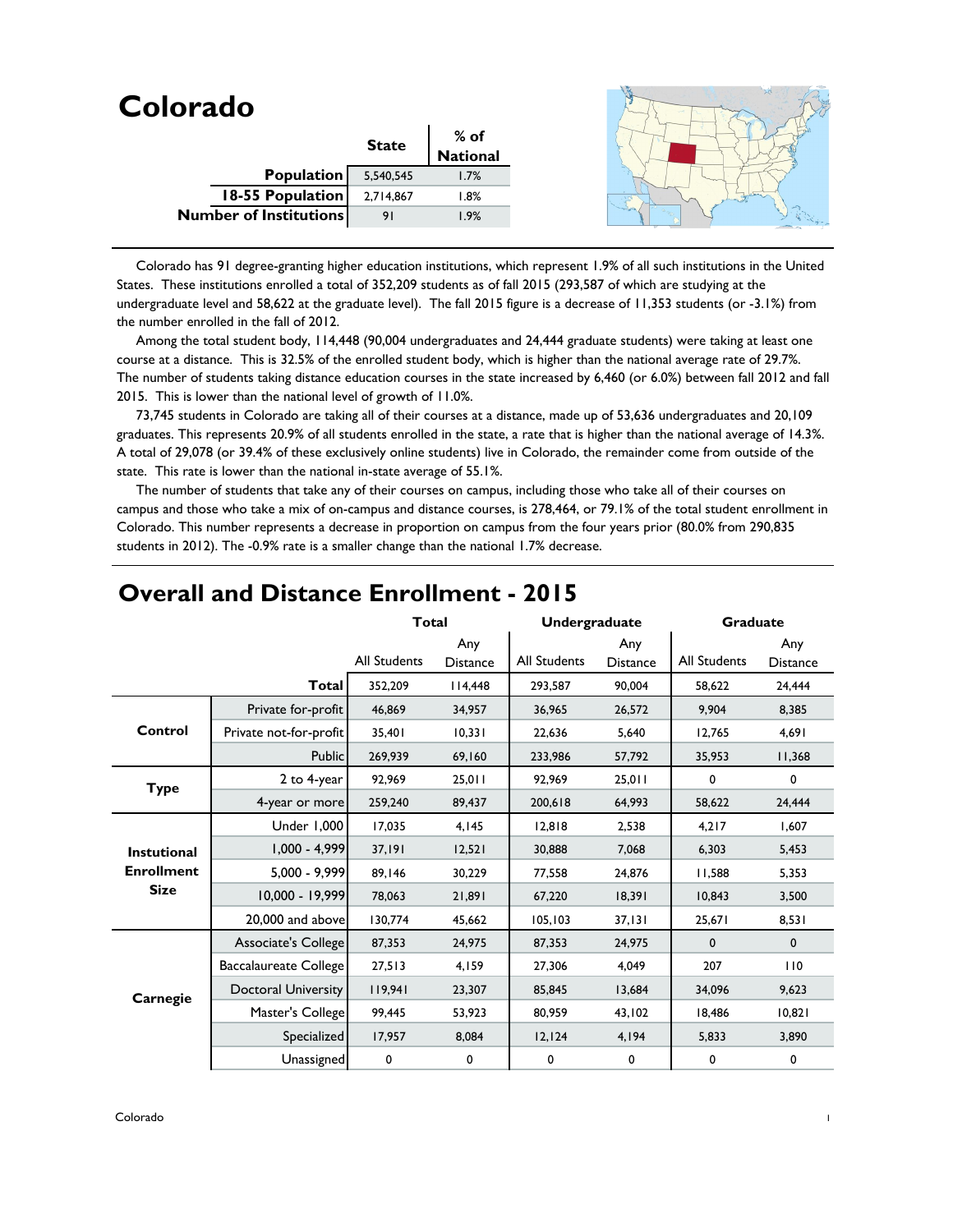

#### **Distribution of Total Student Enrollment**



# **On-Campus Students**



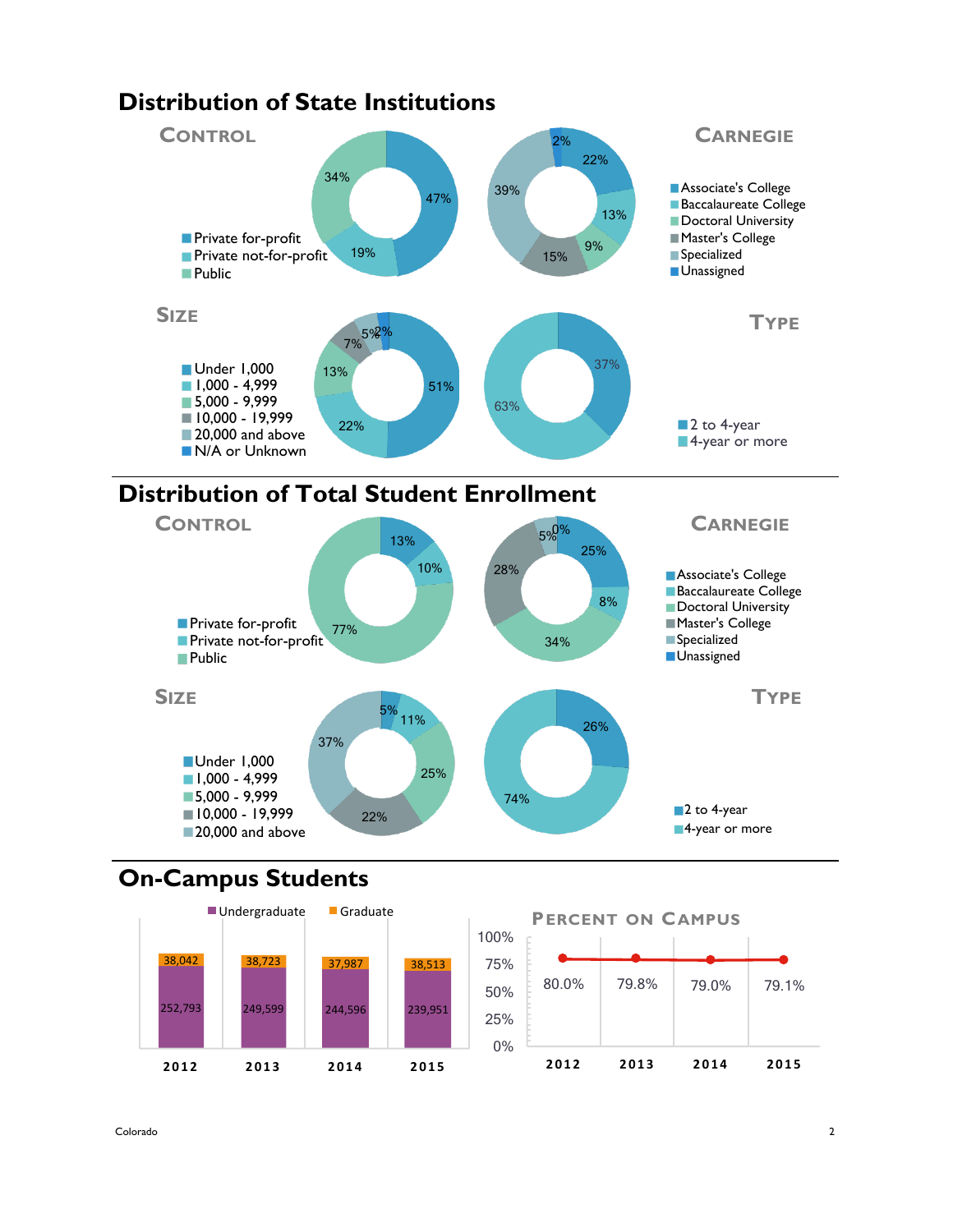# **Distribution of Distance Student Enrollment**



## **Enrollment Trends**



# **Exclusively Distance Student Locations**